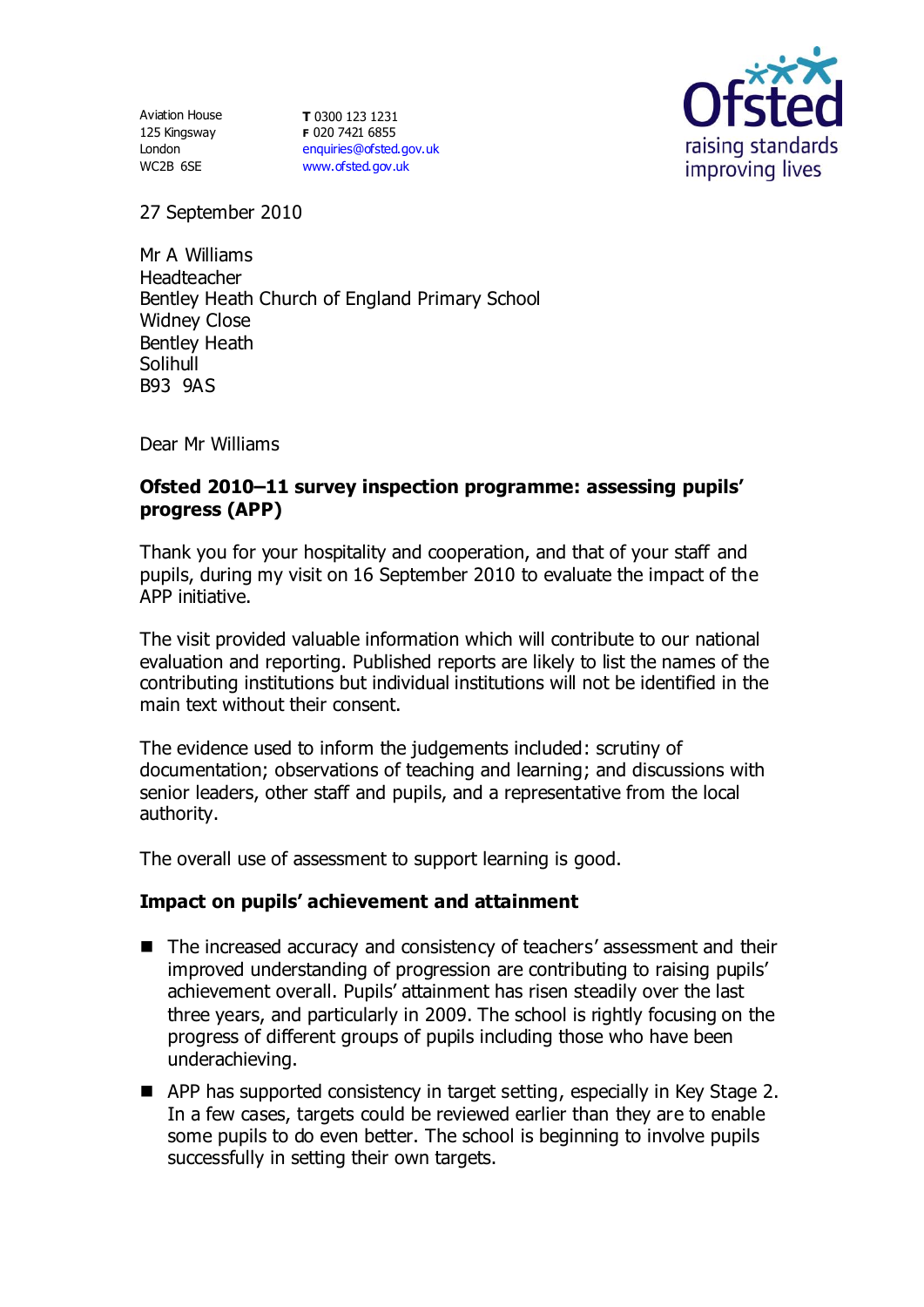# **Impact on the quality of pupils' learning and progress**

- The gaps in pupils' learning are quickly identified by the school's effective use of APP criteria. Any pupil who is not performing well is given appropriate support through a range of intervention strategies. Consequently, most pupils make rapid progress.
- APP is helping to improve teachers' knowledge, skills and understanding in the subjects where it is being implemented. Teachers are more able to clarify the component skills and understanding that help pupils to learn successfully. All pupils are benefiting from this, particularly those with special educational needs and/or disabilities.
- **Pupils are beginning to be given opportunities to evaluate their own and** each other's work. The school recognises that this will help to clarify success criteria for pupils and develop their understanding of what they need to do to further improve their work.

## **Impact on the quality of teaching and the use of assessment to support learning**

- APP has fostered a collective responsibility and accountability for pupils' progress. Teachers and teaching assistants work well together to maximise the progress of all pupils, particularly the more vulnerable.
- APP has contributed significantly to the professional dialogue both within the school and with other schools. Teachers have developed a shared language for assessment which is helping cross-phase discussions of pupils' progress. This helps to ensure the continuity of pupils' learning and progress.
- **APP** has helped teachers to gain confidence and expertise in assessing pupils. External moderation confirms the accuracy of teachers' assessments.
- Teachers are more acutely aware of pupils' capabilities and prior learning. They are using this information to tailor learning activities to the needs of individuals and to move pupils on to the next step of learning at an appropriate time.
- The quality of teachers' marking is variable. However, the school recognises that APP is helping teachers to be more precise in their written comments. The best practice clarifies what pupils have done well and what they need to do to improve further. Where marking is most effective, teachers monitor pupils' response to the guidance given.

# **Impact on the curriculum**

- Teachers have become more confident in personalising the curriculum as they have gained greater understanding of pupils' individual needs through APP. Consequently, pupils enjoy their learning and are motivated to do well.
- APP has assisted teachers in creating a good range of assessment opportunities that is embedded in the curriculum.